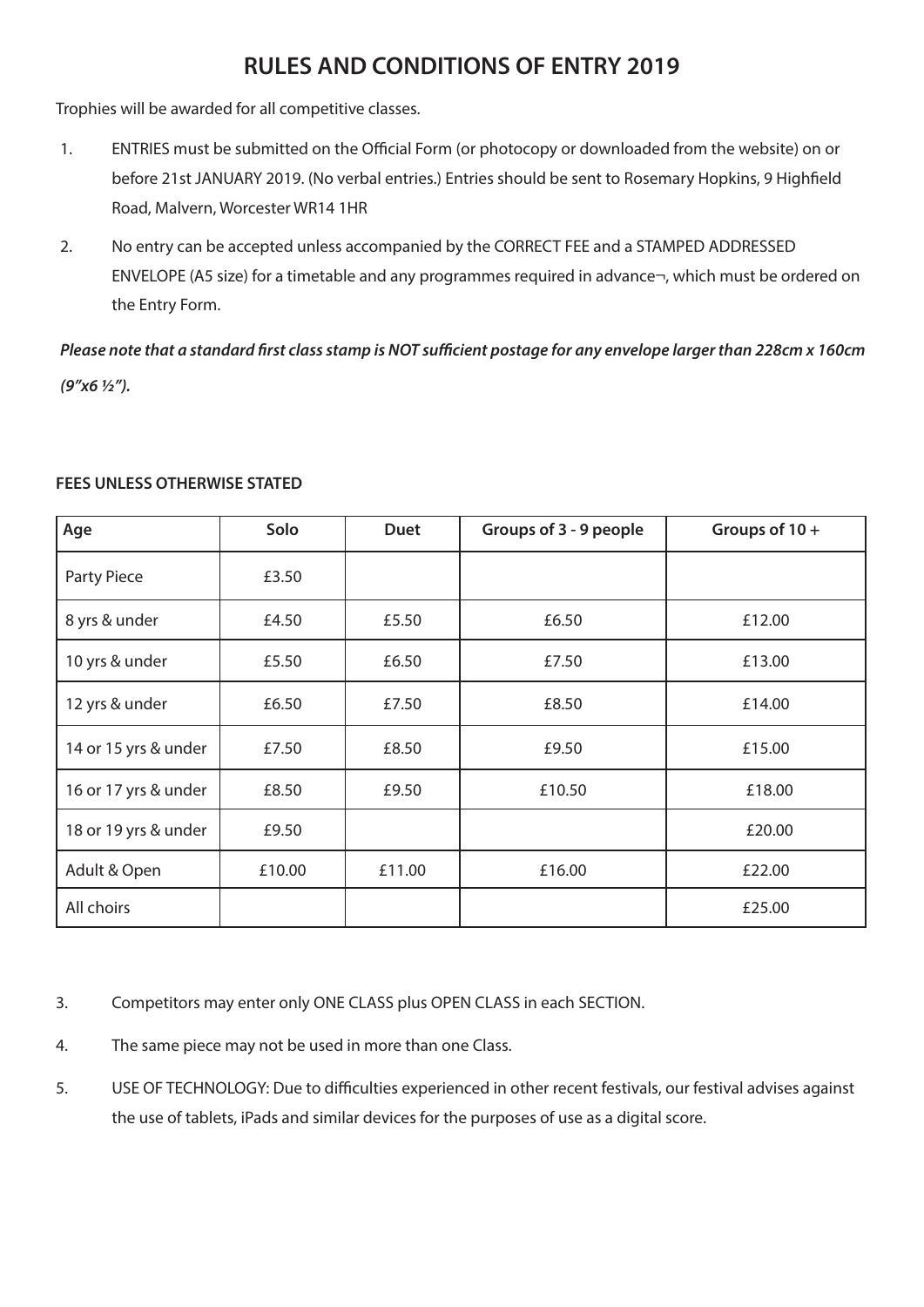#### **MUSIC CLASSES.**

- 6. In classes where the time limit is 5 minutes or less, ONE PIECE is to be performed. Where the time limit is 6 minutes or more, ONE OR TWO PIECES may be performed unless otherwise stated. Timings should include breaks between pieces. The competitor should announce the title of the piece to be performed.
- 7. A copy of own choice pieces must be provided for the Adjudicator at the beginning of the Class. For Rock and Pop and Jazz classes, a formal score might not always be appropriate, but a chord tab or crib sheet MUST be provided instead, clearly indicating the title and composer. Unauthorised copying of music is an infringement  $\neg$  of copyright. If the music is out of print, permission to copy MUST be obtained in writing from the publishers and a copy of their letter or email ¬attached to the music. The Music Publishers' Association has issued ¬a code of practice making the concession that own choice pieces may be copied from volumes only and for the use of the Adjudicator only. The copying of music for the accompanist is forbidden. Photocopies¬ for the Adjudicator must be totally legible. With the exception¬ of the above concession, no other photocopying of music is permitted. If music is downloaded from the internet, the performer should also print off and submit the permission statement that accompanies the music. The adjudicators' photocopies will not be returned.

# **THERE IS NO LONGER AN OFFICIAL ACCOMPANIST.**

8. Competitors should bring their own accompanist and page turner where necessary. Pieces that require accompaniment MUST be played with an accompanist. No recorded backing music is allowed. If an accompanist is unavailable please contact the Hon. Secretary who may be able to assist. Pre-recorded backing tracks are not permitted for use as an accompaniment except in classes 59-82 and 162-167. Competitors must bring their own playback equipment.

# **MUSICAL THEATRE, POETRY, PROSE AND DRAMA CLASSES - OWN CHOICE:**

- 9. The Festival has an agreement with the Authors' Licensing and Collecting Society. This means that entrants do not have to seek copyright permission for any poetry, prose or SOLO dramatic item performed, to a time limit of 15 minutes. Authors will be directly reimbursed as a consequence ¬of their works being performed at this Festival. Duologues and group dramatic activity are NOT covered by this agreement and copyright for these items should be sought by performers at the time of entry.
- 10. The title and author of all own choice pieces must be handed to the adjudicator's steward before the class starts. A copy of own choice pieces must be provided for the Adjudicator at the beginning of the Class.
- 11. Competitors are reminded that due to Performing Rights, no costume or scenery may be used but movement and basic props are allowed. The following props are acceptable – practise skirts, practise trousers, scarves/shawls, headwear, gloves, fans and other hand-held small items. Competitors in these Classes are allowed to provide their own prompts. Competitors should NOT wear stage makeup.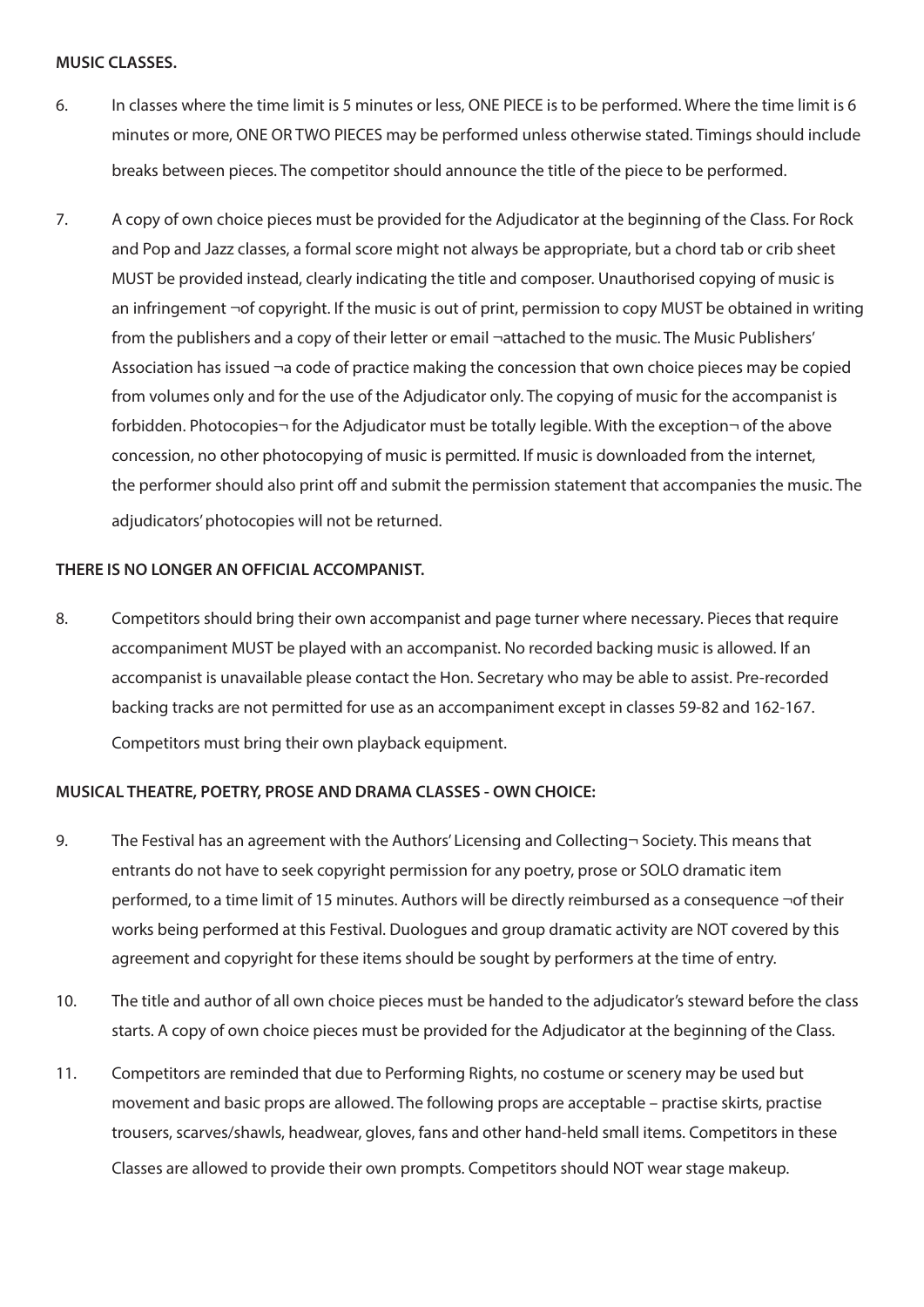#### **GENERAL**

12. The Competitor's age on 1st September 2018 shall be regarded-as his/her age for the purposes of the competitions. (This corresponds with the academic year 1st September - 31st August.)

# **13. COMPETITORS WHO OVERRUN TIME LIMITS OR PERFORM IN THE INCORRECT GENRE WILL RECEIVE ADJUDICATOR'S COMMENTS ONLY AND WILL NOT BE PLACED. THE ADJUDICATOR'S DECISION IS FINAL AND IN NO CIRCUMSTANCES WILL ANY SUBSEQUENT DISCUSSION OR CORRESPONDENCE BE PERMITTED.**

- 14. The Committee reserves the right to:
- i. cancel any class and return the fee
- ii. divide and combine some classes.
- iii. change the order of individual performers in a class and if necessary, the class itself
- 15. Competitors withdrawing from classes are asked to let the Hon. Secretary know as early as possible. Unfortunately, fees cannot be returned under any circumstances except under Rule14i
- 16. The following categories will be awarded:-

Commended, Highly Commended, Merit, Distinction, Honours. In all cases the Adjudicator's decision will be final. The Adjudicator will announce the winner of each class. In classes of 5 or more, a 2nd place will be awarded. In classes of 10 or more, a 3rd place will be awarded.

# **17. Copies of the Adjudicator's remarks should be collected from the steward at the close of each Class.**

- 18. Certificates, once they have been printed, should be collected from the certificate area in the foyer.
- 19. Trophy winners are required to sign a form on receipt of their trophy.

# **20. Recording and photography of Classes will NOT be allowed.**

- 21. Bands and orchestras requiring music stands please contact Jan Venables 07928 316080 at least one week beforehand. Individuals should bring their own music stands with them.
- 22. No eating or drinking is allowed in the competition rooms, but plastic water bottles are permitted.
- 23. Teachers should ensure that their pupils are aware of all the rules and that parents have read the Safeguarding Policy.

# **ADMISSION**

The Festival is run by volunteers but, in order to hire the venue and pay professional adjudicators, a charge for admission has to be made.

Members of the public will be admitted to the festival at a charge of:

Adults ..................... £2.00